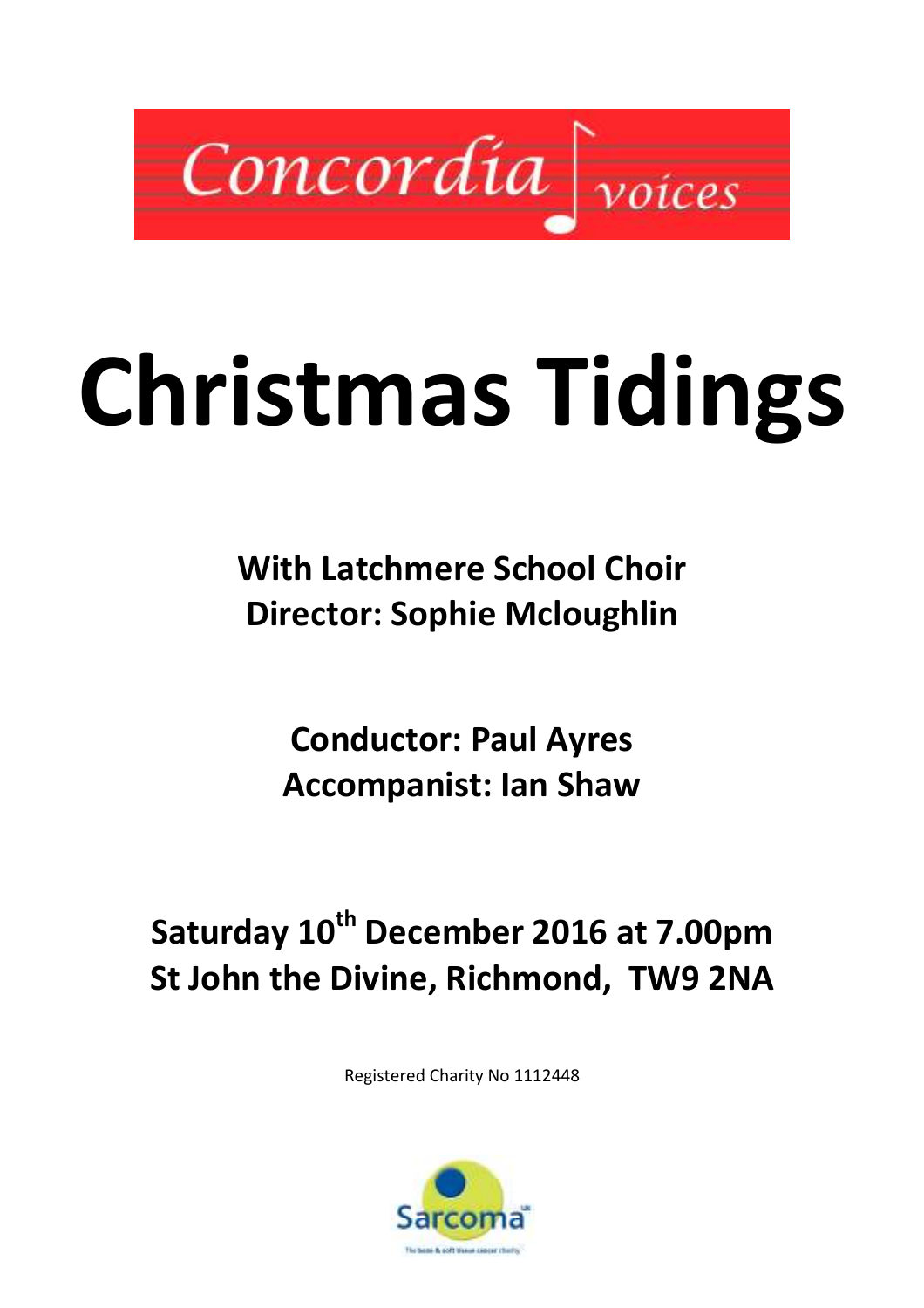# Tonight's concert is dedicated to the memory of our former Musical Director (2011 – 2016)

# William Petter



William's last concert with us was in March this year, here in St John the Divine. Before the main work, a moving performance of Brahms' Requiem, we were privileged to hear William and his wife, Rebecca Lea, performing as soloists, William singing two Mahler songs, and Rebecca the Strauss Four Last Songs. It was a wonderful, uplifting musical farewell. Sadly, in October William finally lost a three-year battle with cancer, aged 34.

William was a good friend and an inspirational Musical Director whose training for his own singing career enabled him to encourage and develop amateur singers. A man of many talents, he was warm, funny and a very gifted musician. He drew on his wide-ranging knowledge of musical repertoire, both sacred and secular, enabling him to devise creative programmes that were a joy to sing and greatly appreciated by our audience members. William filled his life with joy, which he found in his love of music making and in the company of his cherished family and many friends. For all these reasons, Christmas was a special time for him. This evening's concert, a joyful celebration of the festive season, is dedicated to his memory.

There will be a retiring collection to support the work of the cancer charity, Sarcoma uk.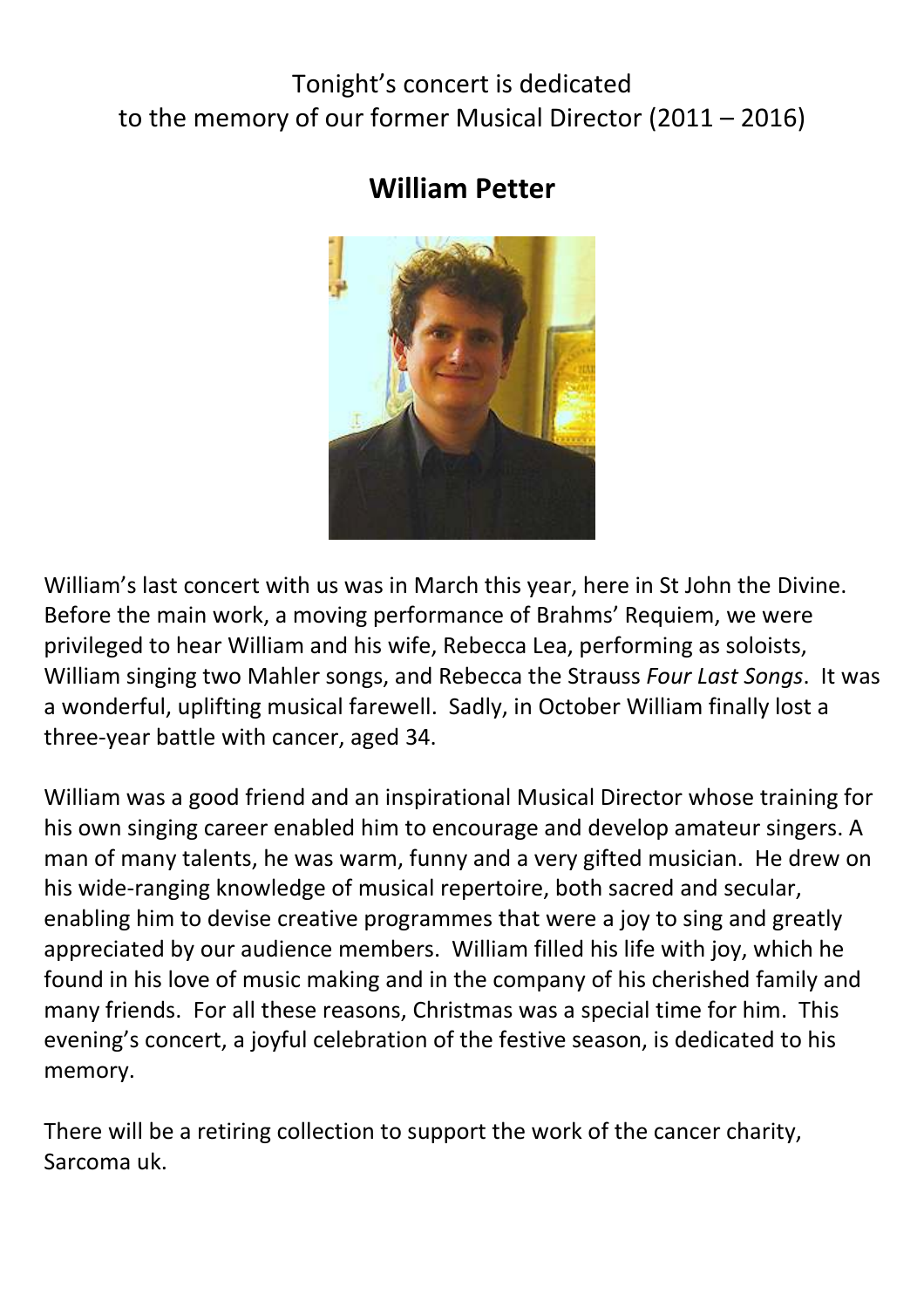| <b>The First Nowell</b>                 | <b>Audience and choirs</b>                  |
|-----------------------------------------|---------------------------------------------|
| <b>Behold, I bring you Glad Tidings</b> | <b>Concordia Voices</b>                     |
| This day Christ was born                | <b>Concordia Voices</b>                     |
|                                         |                                             |
| <b>Jingle Bells</b>                     | Latchmere school choir                      |
| <b>Pablo, the Reindeer</b>              | Latchmere school choir                      |
| Lullaby                                 | Latchmere school choir                      |
| <b>New Boy Born</b>                     | Latchmere school choir                      |
| Away in a manger                        | <b>Audience and choirs</b>                  |
| Love came down at Christmas             | <b>Concordia Voices</b>                     |
| Hark! the herald angels sing            | <b>Audience and choirs</b>                  |
| A Child is Born                         | <b>Concordia Voices</b>                     |
|                                         | <b>Interval</b>                             |
|                                         |                                             |
| <b>Hodie Christus natus est</b>         | <b>Concordia Voices</b>                     |
| <b>Marche des Rois Mages</b>            | <b>Organ - Ian Shaw</b>                     |
| It came upon the midnight clear         | <b>Audience and choirs</b>                  |
| <b>Good King Wenceslas</b>              | Latchmere school choir and Concordia Voices |
| Sing a song of Christmas Cheer          | Latchmere school choir                      |
| <b>Winter Carol</b>                     | Latchmere school choir                      |
| <b>Love Shone Down</b>                  | Latchmere school choir                      |
|                                         |                                             |
| The Holly and the Ivy                   | Latchmere school choir and Concordia Voices |
| Santa Claus is comin' to town           | <b>Concordia Voices</b>                     |
| Ding dong merrily on high               | <b>Audience and choirs</b>                  |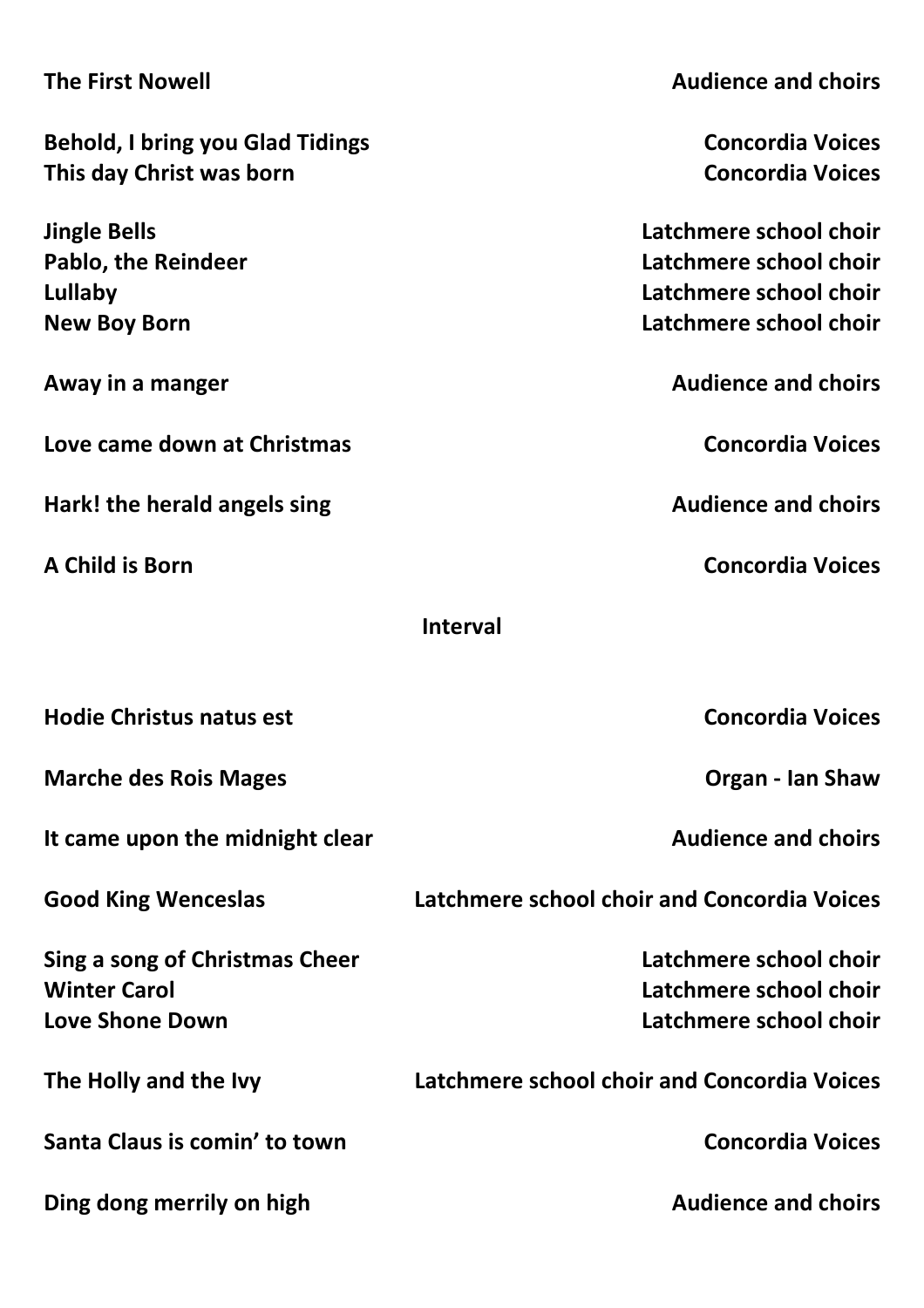# The First Nowell – All Sing

The First Nowell the Angel did say Was to certain poor shepherds in fields as they lay In fields where they lay keeping their sheep On a cold winter's night that was so deep. Nowell, nowell, nowell, nowell, Born is the King of Israel!

They looked up and saw a star Shining in the East beyond them far And to the earth it gave great light And so it continued both day and night. Nowell, nowell…

### Men

And by the light of that same star Three Wise men came from country far To seek for a King was their intent And to follow the star wherever it went. All

Nowell, nowell…

### Ladies and Children

This star drew nigh to the northwest O'er Bethlehem it took its rest And there it did both stop and stay Right o'er the place where Jesus lay. All

Nowell, nowell…

Then let us all with one accord Sing praises to our heavenly Lord That hath made Heaven and earth of nought And with his blood mankind has bought. Nowell, nowell…

This evening, our contribution of classical music comprises three sacred pieces from the Renaissance Period - two by the English composers William Byrd and Orlando Gibbons, and one by the Dutchman Jan Pieterszoon Sweelinck. As you will hear, they share certain characteristics, most notably the polyphonic style in which the harmonies are created by the interweaving of five or six melodic lines. Two of the pieces are set to the same text, albeit one in Latin and one in an English translation.

The careers of the English-born William Byrd (1543-1623) and Orlando Gibbons (1583-1625) followed similar paths. Both held posts as organists and choir masters, and both rose to serve under the reigning monarch of the time at the Chapel Royal – Byrd under Elizabeth I and later Gibbons under James I. In spite of Byrd's adherence to Catholicism in this time of great religious upheaval and persecution, he wrote music for both Catholic and Anglican worship and managed to compose and live unscathed into his eighties.

Jan Pieterszoon Sweelinck (1562-1621) spent most of his life in Amsterdam where for forty-four years he was organist at the Calvinist Oude Kerk (Old Church). Renowned for his abilities as a teacher, composer and keyboard player, Sweelinck's influence extended to England where some of his compositions can be found in the Fitzwilliam Virginal Book. This publication of keyboard music was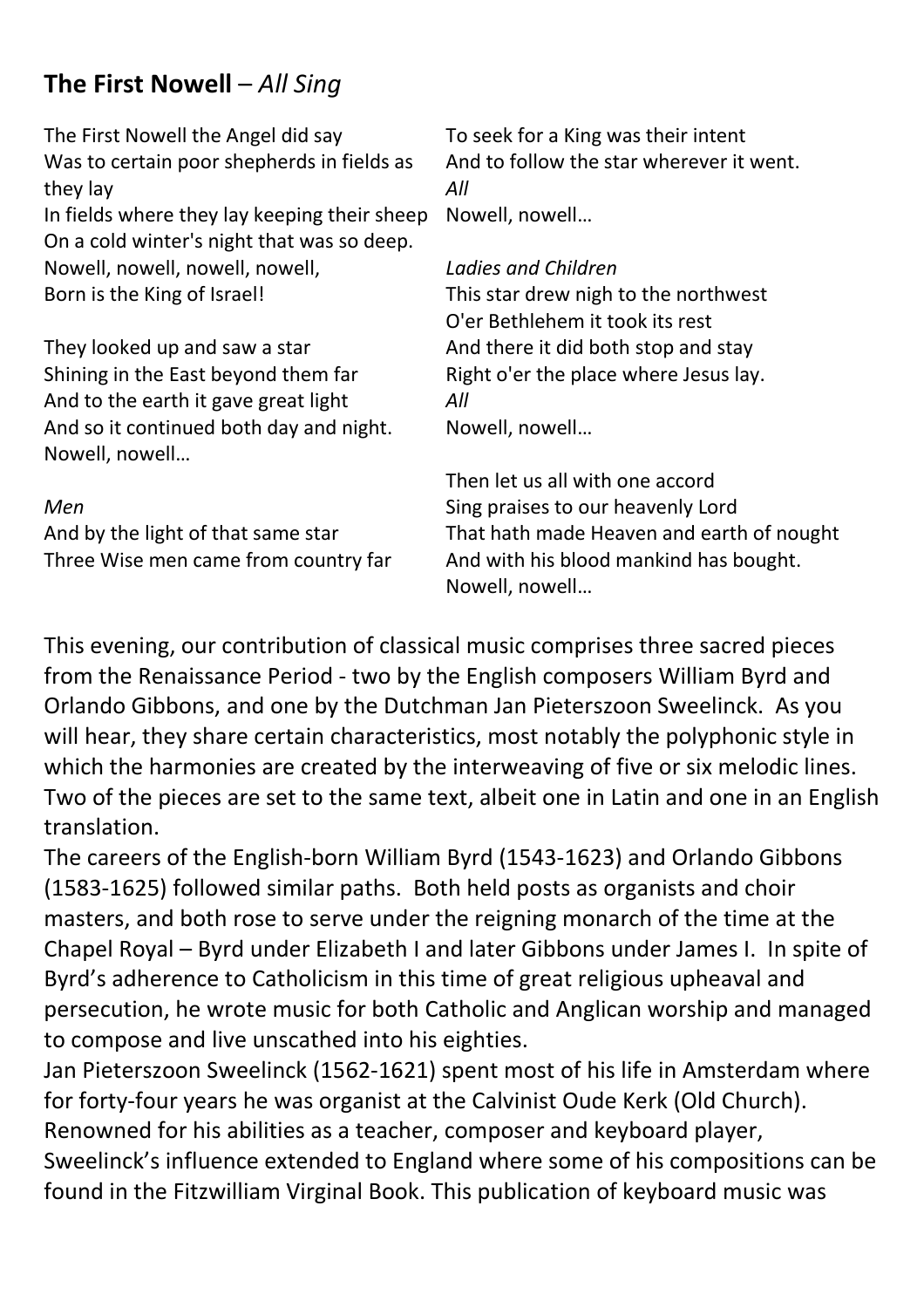compiled between 1609 -1619 and otherwise contained only music by English composers, including Byrd and Gibbons.

# Behold I bring you Glad Tidings **Selection Contract Contract Contract Contract Contract Contract Contract Contract Contract Contract Contract Contract Contract Contract Contract Contract Contract Contract Contract Contract**

Orlando Gibbons was known for his playing of the virginals (an early keyboard instrument similar to the harpsichord) and the organ, and for his madrigal-writing, perhaps the best-known of which is The Silver Swan. He also wrote sacred music (for the Anglican Church) including forty anthems. Behold, I bring you glad tidings (the text is from Luke Chapter 2) is an example of the verse anthem, a particularly Anglican form which contrasts passages for individual voice parts with those for the full choir, sung to an organ accompaniment. Gibbons' score is for six voice parts, with two soprano lines and two alto lines adding richness to the harmonies. Emulating his predecessor Byrd, Gibbons chose his texts "with deep care" and matched his music accordingly. In the "Glory be to God" section, all the parts sing the words to a rising figure with overlapping entries and gradually extending phrases to create a thrilling and exultant finale.

| Behold, I bring you glad tidings of great | A saviour which is Christ the Lord.  |
|-------------------------------------------|--------------------------------------|
| jov,                                      | Glory be to God on high,             |
| Which shall be to all people,             | And in earth peace, goodwill towards |
| That unto us a child is born.             | men.                                 |
| Unto us a Son is giv'n                    |                                      |

# This day Christ was born William Byrd

William Byrd was the most distinguished of the Tudor composers and his prolific output encompassed all the principal musical forms, both sacred and secular, of the day. This Day Christ was Born comes from a late collection of his vocal music entitled "Psalmes, Songs and Sonnets" (1611). Byrd's text is a direct English translation of the Latin Hodie natus est nobis, a motet sung before the Magnificat at the Roman Catholic service of Vespers on Christmas Day. Byrd re-titled his English version "A Carroll for Christmas Day".

Choice of text was important for this composer whose principal aim was that his music be "framed to the life of the words". Set for six voice parts (with doubled soprano and alto lines) sung contrapuntally and a cappella, the piece is more like a madrigal than a motet. It is joyous music, characterised by changing metre and text painting as in the low notes sung to "in earth" and the rising phrases and interval leaps to "God on high".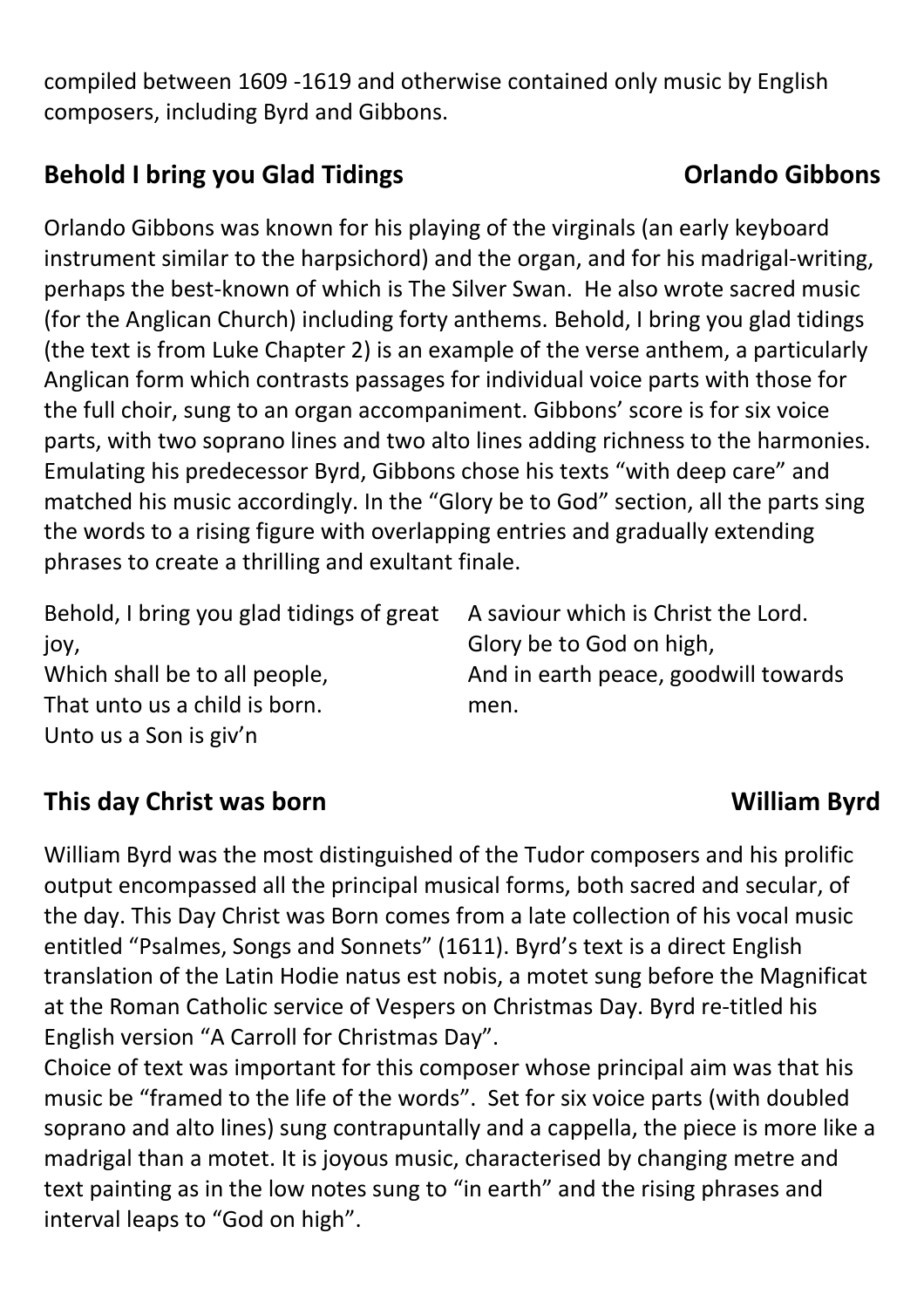This day Christ was borne, this day our Saviour did appeare, This day the Angels sing in earth,

the Archangels are glad. This day the just rejoyce, saying: Glory be to God on high. Alleluia.

| <b>Jingle Bells</b> | Words and music by James Pierpoint, arr Lin Marsh |
|---------------------|---------------------------------------------------|
| Pablo, the Reindeer | <b>Words and Music by George Lovering</b>         |
| Lullaby             | Words by Jean Kenward, Music by Betty Roe         |

# New Boy Born Words by Carol Ann Duffy, Music by Sasha Johnson Manning

# Away in a manger – All Sing

Away in a manger, no crib for a bed, The little Lord Jesus laid down his sweet head. The stars in the bright sky looked down where he lay, The little Lord Jesus, asleep on the hay.

The cattle are lowing, the baby awakes, But little Lord Jesus, no crying he makes; I love thee, Lord Jesus, look down from the sky And stay by my bedside till morning is nigh.

Be near me, Lord Jesus, I ask Thee to stay Close by me forever, and love me, I pray; Bless all the dear children in Thy tender care, And fit us for heaven to live with Thee there.

## Love came down at Christmas **International Christmas** Ian Shaw

My Scottish nephew Hugh and his Irish wife Ciara visited me just before Christmas two years ago. At that point, they'd just become engaged, so a new setting of Christina Rossetti's famous little poem seemed almost inevitable. Of course, the poem is about divine love, revealed in the baby Jesus, rather than human love; but we can perhaps hope to find one in the other.

# Ian Shaw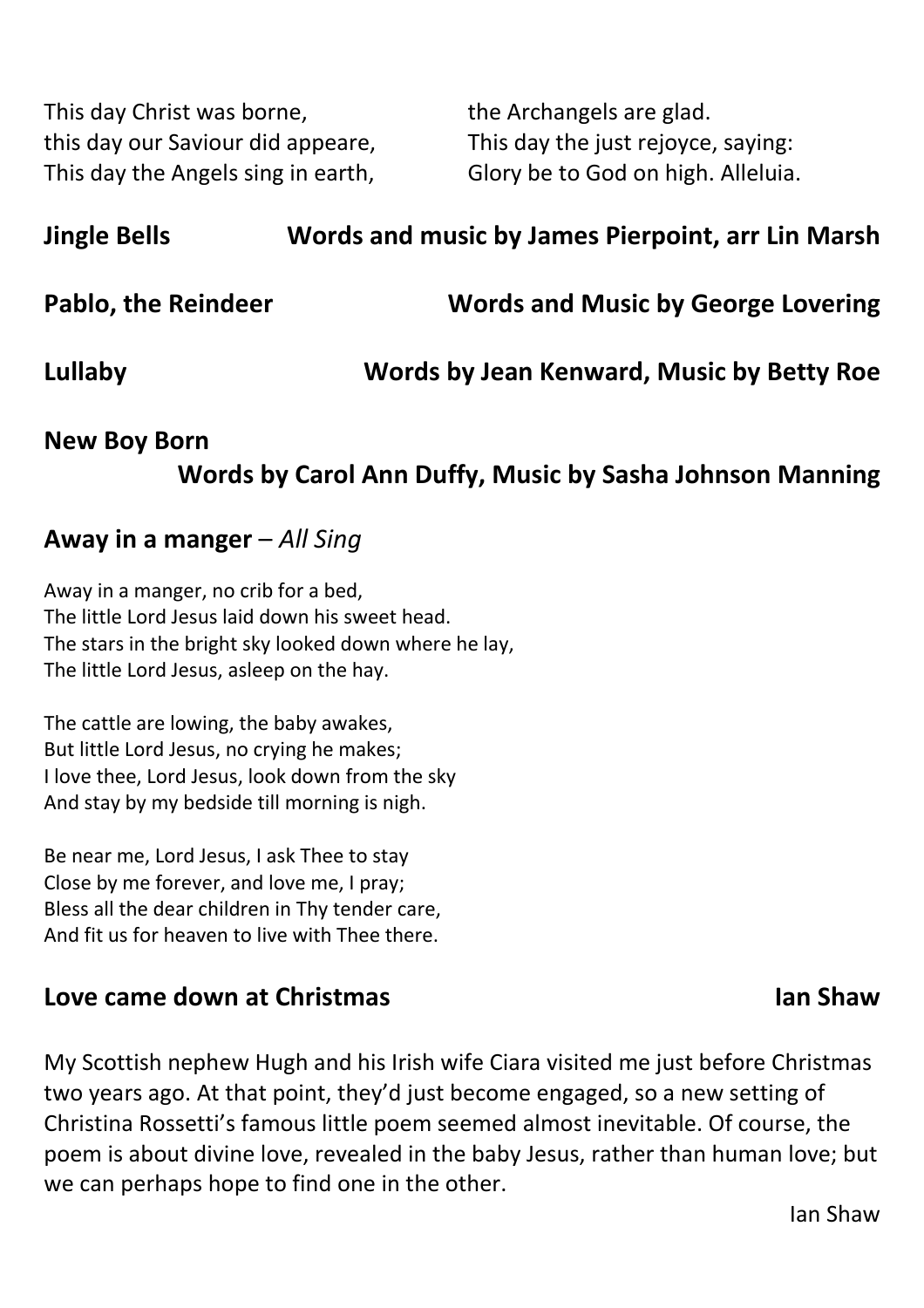# Hark! the herald angels sing  $-AII$  Sing

Hark! the herald angels sing "Glory to the new-born King! Peace on earth and mercy mild God and sinners reconciled" Joyful, all ye nations rise Join the triumph of the skies With th'angelic host proclaim: "Christ is born in Bethlehem" Hark! The herald angels sing "Glory to the new-born King!"

Christ by highest heav'n adored Christ the everlasting Lord! Late in time behold Him come Offspring of a Virgin's womb Veiled in flesh the Godhead see

Hail th'incarnate Deity Pleased as man with man to dwell Jesus, our Emmanuel Hark! The herald angels sing "Glory to the new-born King!"

Hail the heav'n-born Prince of Peace! Hail the Sun of Righteousness! Light and life to all He brings Ris'n with healing in His wings Mild He lays His glory by Born that man no more may die Born to raise the sons of earth Born to give them second birth Hark! The herald angels sing "Glory to the new-born King!"

# A Child is Born William Petter

'A Child is Born' was written in 2011 for the Orpington and District Free Church Choir, also directed by William Petter, to a text by one of its members, John Maidwell, who is an amateur poet. John had given William an anthology of his poems earlier in the year, and two of them seemed to lend themselves particularly well to being set as carols. A Child is Born is a joyful, old fashioned poem, describing how the Wise Men, the Angels and the Shepherds reacted to the birth of Jesus. The musical setting is an attempt to capture this, with a rustic, slightly folky refrain, lively verses describing the different reactions of those who attended the birth, and an explosive ending!

Rejoice! Rejoice! this Christmas morn, The Saviour of the world is born. The tribes of Abraham give voice, With Christians all. Rejoice! Rejoice!

The wise men from their beds arise And see His star in eastern skies As by its light they journey on, To seek the Child the Promised One. Rejoice! Rejoice! …

The angels winging o'er the Earth Now joyfully proclaim His birth, And to God's chosen people bring The promise of a new born King. Rejoice! Rejoice! …

The shepherds in their fields at night Look up to see a wondrous sight; And strains of heav'nly music hear, As they bow down in holy fear Rejoice! Rejoice! …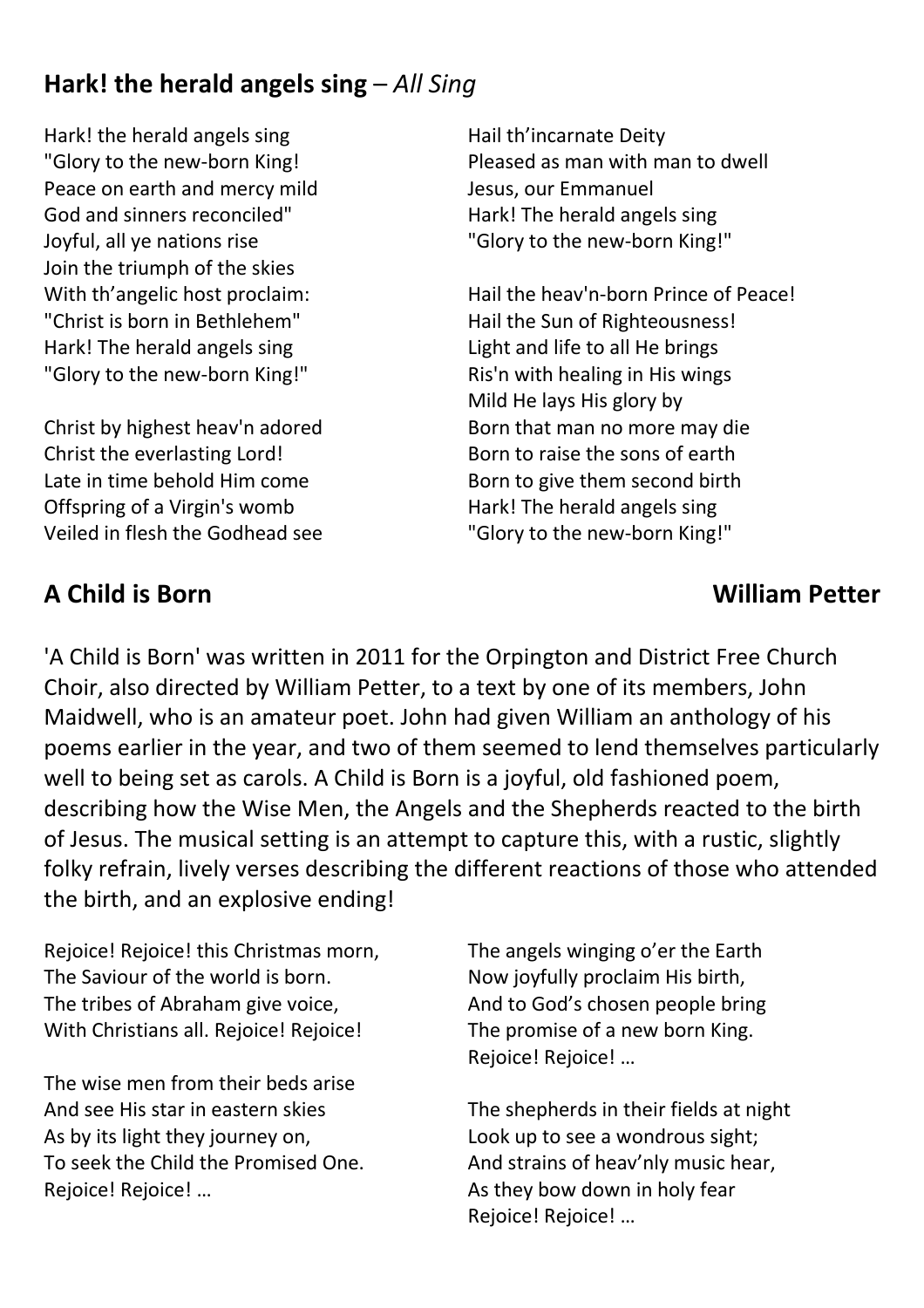# INTERVAL

Jan Pieterszoon Sweelinck, like his counterparts, wrote vocal as well as instrumental music and his output includes secular chansons, madrigals and sacred pieces for the Calvinist Church. His Hodie Christus Natus Est comes from a collection of motets entitled Cantiones Sacrae (1619) and is scored for five voice parts – Sweelinck adds two soprano parts to the alto, tenor and bass lines. Each section begins with a distinctive proclamation of the word Hodie in triple time, sung twice by the tenors and then echoed by the other voices. The music then changes immediately and unexpectedly into quadruple time for next lines of the text, this rhythmic complexity conveying a feeling of excitement throughout the piece. Hodie culminates in a skilful passage of overlapping phrases, musically enhancing the words Noe and Alleluia.

Hodie Christus natus est: Hodie Salvator apparuit, Alleluia. Hodie in terra canunt Angeli, Laetantur Archangeli Hodie exsultant justi, dicentes: Gloria in excelsis Deo. Alleluia.

Today Christ is born: Today the Saviour appeared, Alleluia Today on Earth the Angels sing, Archangels rejoice: Today the righteous rejoice, saying: Glory to God in the highest. Alleluia Translation : Allen H. Simon

# Marche des Rois Mages **Théodore Dubois**

# It came upon the midnight clear  $-AII$  sing

It came upon the midnight clear, That glorious song of old, From angels, bending near the earth To touch their harps of gold: 'Peace on the earth, good-will to men, From heaven's all-gracious King!' The world in solemn stillness lay To hear the angels sing.

Still through the cloven skies they come, With peaceful wings unfurled; And still their heavenly music floats O'er all the weary world; Above its sad and lowly plains They bend on hovering wing; And ever o'er its Babel sounds The blessed angels sing.

# Hodie Christus natus est Jan Pieterszoon Sweelinck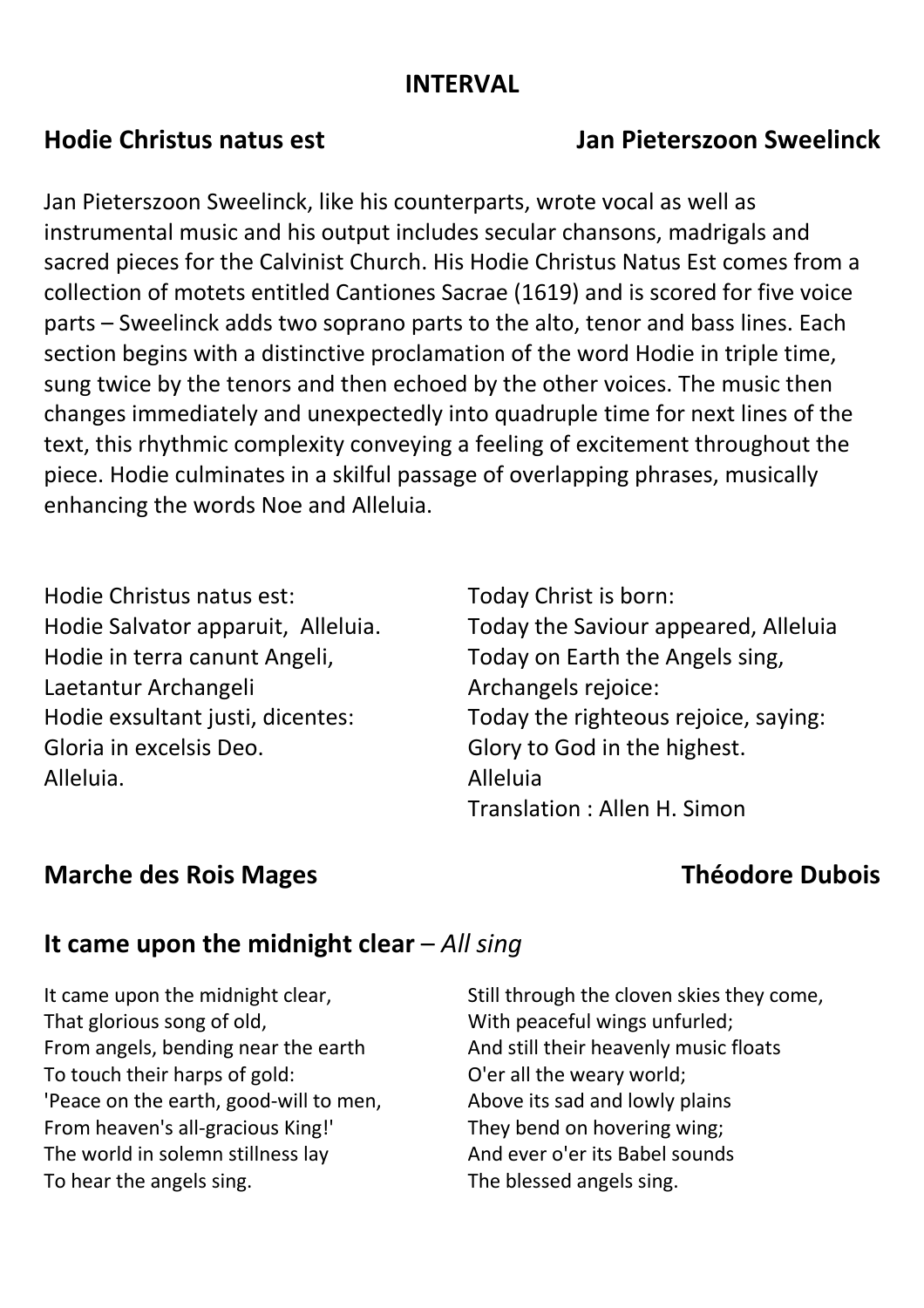| Men<br>Yet with the woes of sin and strife<br>The world has suffered long;<br>Beneath the angels' strain have rolled<br>Two thousand years of wrong;<br>Ladies and Children<br>And man, at war with man, hears not<br>The love-song which they bring:<br>O hush the noise, ye men of strife,<br>And hear the angels sing! | All<br>For lo! the days are hastening on,<br>By prophet-bards foretold,<br>When, with the ever-circling years,<br>Comes round the age of gold;<br>When peace shall over all the earth<br>Its ancient splendours fling,<br>And the whole world give back the song<br>Which now the angels sing. |
|---------------------------------------------------------------------------------------------------------------------------------------------------------------------------------------------------------------------------------------------------------------------------------------------------------------------------|------------------------------------------------------------------------------------------------------------------------------------------------------------------------------------------------------------------------------------------------------------------------------------------------|
| <b>Good King Wenceslas</b>                                                                                                                                                                                                                                                                                                | <b>Traditional melody, arr Paul Ayres</b>                                                                                                                                                                                                                                                      |
| Sing a song of Christmas Cheer                                                                                                                                                                                                                                                                                            | <b>Words and Music by Ana Sanderson</b>                                                                                                                                                                                                                                                        |
| <b>Winter Carol</b>                                                                                                                                                                                                                                                                                                       | <b>Words and Music by Fiona Lander</b>                                                                                                                                                                                                                                                         |
| <b>Love Shone Down</b>                                                                                                                                                                                                                                                                                                    | <b>Andy Piercy and CS de Whalley</b>                                                                                                                                                                                                                                                           |
| The Holly and the Ivy                                                                                                                                                                                                                                                                                                     | <b>John Gardner</b>                                                                                                                                                                                                                                                                            |

# Santa Claus is comin' to town Arr Paul Ayres Words by Haven Gillespie, Music by J Fred Coots

# Ding dong merrily on high  $-AII$  sing

Ding dong merrily on high, In heav'n the bells are ringing: Ding dong! verily the sky Is riv'n with angel-singing. Gloria, Hosanna in excelsis!

E'en so here below, below, let steeple bells be swungen, And io, io, io, By priest and people sungen. Gloria, Hosanna in excelsis!

Pray you, dutifully prime Your Matin chime, ye ringers; May you beautifully rime Your Evetime song, ye singers. Gloria, Hosanna in excelsis!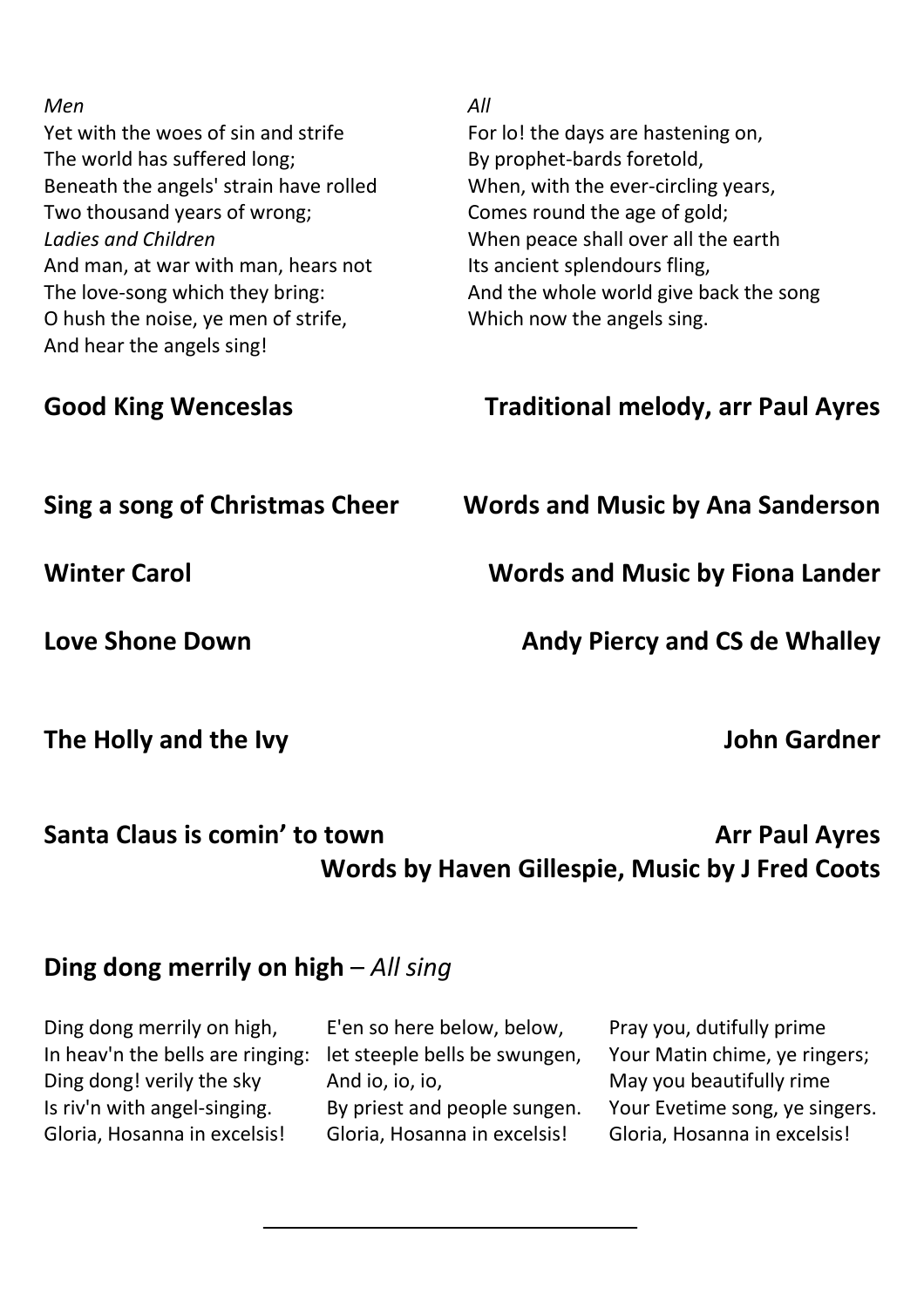# Ian Shaw

Ian Shaw divides his time between opera and choral music. He was a staff repetiteur at Scottish Opera for eleven years and responsible for many smallscale national tours. Future engagements include Scottish Opera, Music Theatre Wales and Nederlands Reisopera.

In choral music, he was Sub-Organist at Durham Cathedral for nine years and Director of Music at St Peter's Eaton Square for four. He has worked with numerous London choirs, including the BBC Singers and the Bach Choir. This is his first appearance with Concordia Voices.

His work has been described as 'redoubtable' by The Scotsman and 'sometimes amusing' by the Dean of Durham.

# Paul Ayres

Paul Ayres is Concordia Voices' regular accompanist - he is standing in as conductor for this concert before our newly appointed musical director, Jack Apperley, starts in January 2017.

Paul was born in London, studied music at Oxford University, and now works freelance as a composer & arranger, choral conductor & musical director, and organist & accompanist. He has received over one hundred commissions, and his works have been awarded composition prizes in Canada, Croatia, New Zealand, Poland, Russia, Spain, Switzerland, the UK and the USA. Paul particularly enjoys "re-composing" classical works (Purcell, Bach, Handel, Fauré) and "classicizing" pop music (jazz and show tunes, The Beatles, Happy Hardcore).

Paul conducts City Chorus and London College of Music Chorus (at the University of West London), accompanies Concordia Voices, and is associate accompanist of Crouch End Festival Chorus. He has led many music education workshops for children, and played piano for improvised comedy shows and musical theatre. Please visit www.paulayres.co.uk to find out more.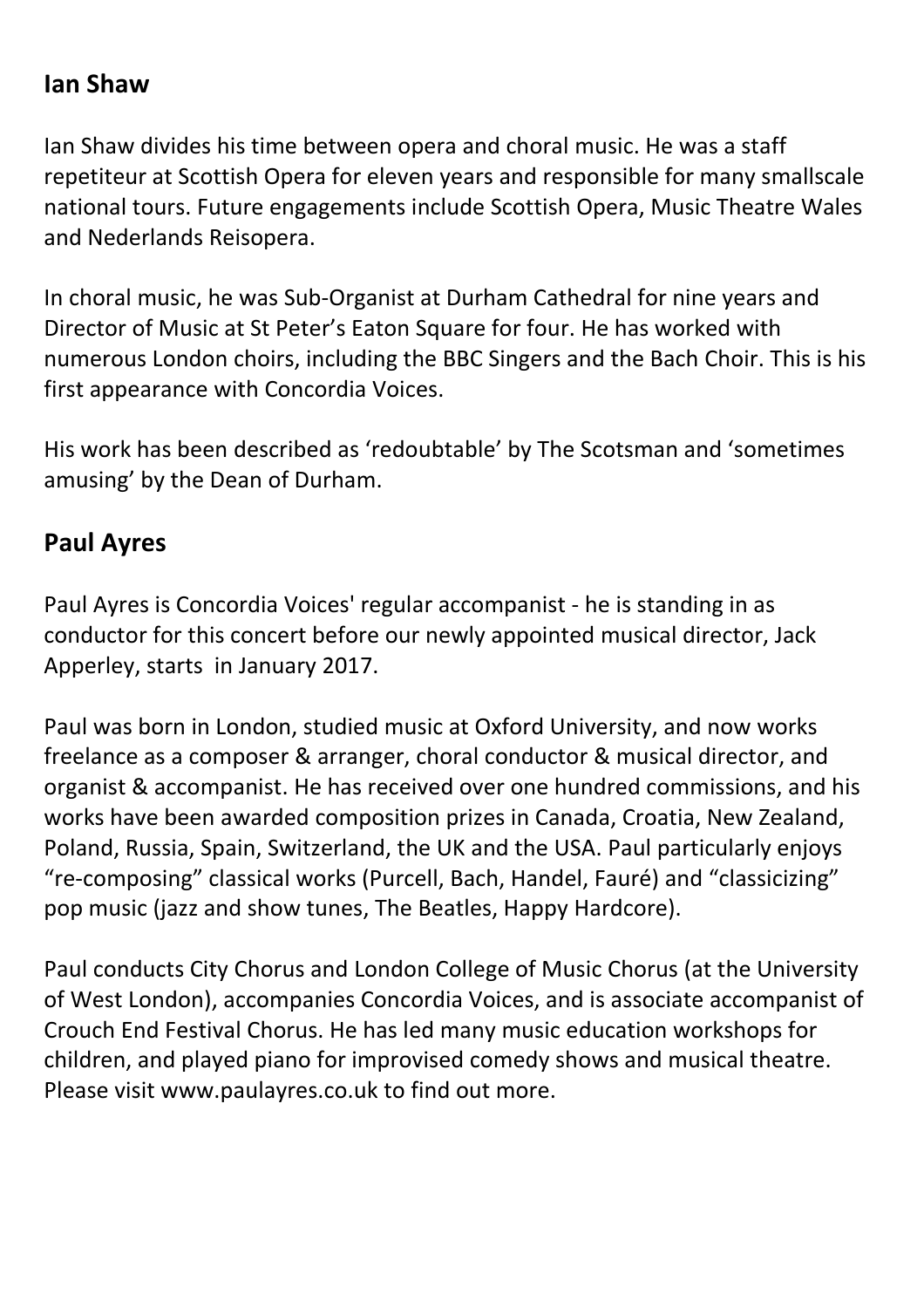# Latchmere School Choir

Latchmere School is a school with a strong tradition of music making. We have a choir in Year 2 with 50 members, a choir in Year 3 with 40 members and the main school choir for pupils in Years 4-6 who are performing this evening. Meeting weekly, we sing a variety of songs which become more challenging as the pupils develop as singers. Singing at Latchmere is not just confined to the choir and the whole school enjoy singing at regular singing assemblies and in class. We hope you enjoy our programme this evening- we have enjoyed rehearsing in readiness for the concert. The concerted contract of the sound of the sound of the Sophie Mcloughlin

Abigail Woodward Alex Donnell Alexander Botev Alexia Bulbec Alfred Perrin Amy O'Brien Amy Phipps Anna Ghosh Anya Dawid Anya Gupta Betsy Piers Bianca Mazur Bonnie Kiddell Carissa Ainley Charlotte Rolfe Connor Barkley-Nakajima Daisy Thorpe

Daniel Collier Daniel Pepper Eddie Stone Ellie Hayward Emily Cheung Emily Williamson Esther Stancheva Evie Jenkins Florence Gwynne Grace Cavanagh Hannah Jacobs Holly Richardson Holly Scholfield Isabelle-Rose Heyes Jack Crane Jessie Gritton Kennitta Dunstan

Konrad Szymanski Lara Rashid Leo Shaw Lily Glanville Lily Huddart Lizge Yalcin Lola Kennard Ludivine Hobson Maia Savvari Martha Emery Mia Desantis Millie Inglis Morgan Jeffery Nell Freeman Noah Ehrlich Olivia Duran Oscar Luck

Perry Wade Pratima Gurung Ruby Greenfield Ruby Simpson Shannon Barkley-Nakajima Sienna Morrison Sophie Glover Sophie Patel Sophie White Stella Rice-Oxley Stuart Rae Tallulah Jolly Uma Senanayake Zishan Ali

# Concordia Voices

Concordia Voices is a well-established chamber choir of about 30 mixed voices. Our regular accompanist is the composer and arranger Paul Ayres. The choir performs regularly in south-west London where it is based. We have also toured abroad and to other locations in the UK as well as taking part in local musical events. Concordia Voices enjoy performing music from a wide repertoire ranging over 4 centuries and the choir has a keen interest in performing the work of contemporary composers, including Jonathan Dove, James MacMillan, Morten Lauridsen, John Tavener and Naji Hakim.